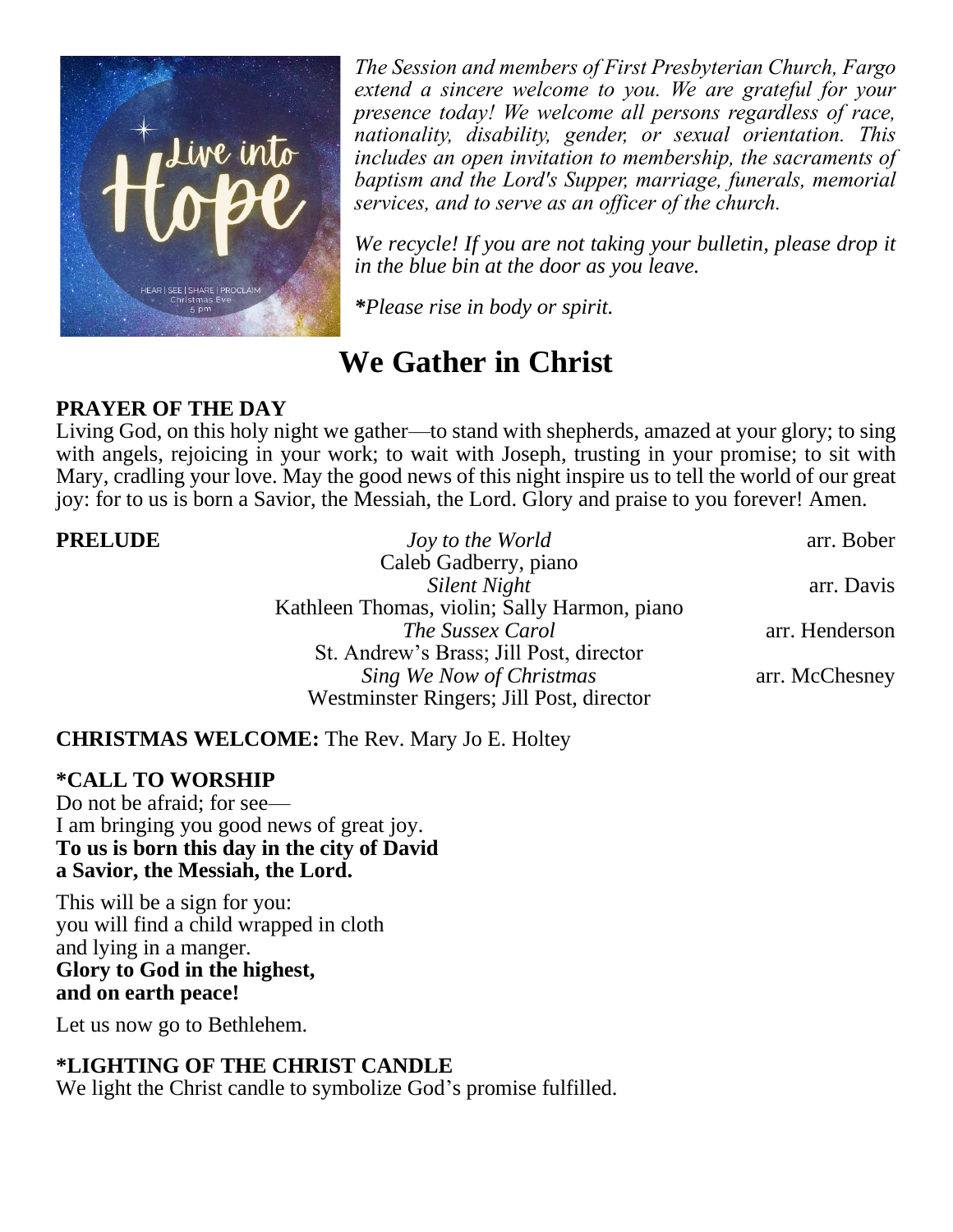For a child has been born for us, a son given to us; authority rests upon his shoulders; and he is named Wonderful Counselor, Mighty God, Everlasting Father, Prince of Peace. Glory to God in the highest heaven, and peace to all on whom his favor rests.

### **Blessed be the name of the Lord!**

**\*CAROL 119:** *Hark! The Herald Angels Sing*

## **\*CALL TO CONFESSION**

In Jesus Christ our Lord the grace of God has appeared, bringing light to us all. With confidence and joy, let us confess our sin.

## **\*PRAYER OF CONFESSION**

**Great and glorious God, through Jesus Christ our Savior you have shown us that the blessed age of grace has appeared, and the hoped-for time of salvation has come. Yet we cling to the glories of the present age, worldly passions and impious pursuits, self-indulgent, crooked, and ungodly ways. We choose to carry through Christ, who gave himself for us, so that we might be your people, holy and whole. Amen.**

### **\*DECLARATION OF FORGIVENESS**

Hear this good news of great joy: In Jesus Christ we are forgiven. **Thanks be to God!**

Glory to God in the highest, **And peace to God's people on earth.**

# **\*RESPONSE:** *Love Has Come*



## **\*PASSING OF THE PEACE**

#### **GIFT OF MUSIC** *The Castleton Carol* Christmas Choir; Bryan Poyzer, director

arr. Cohn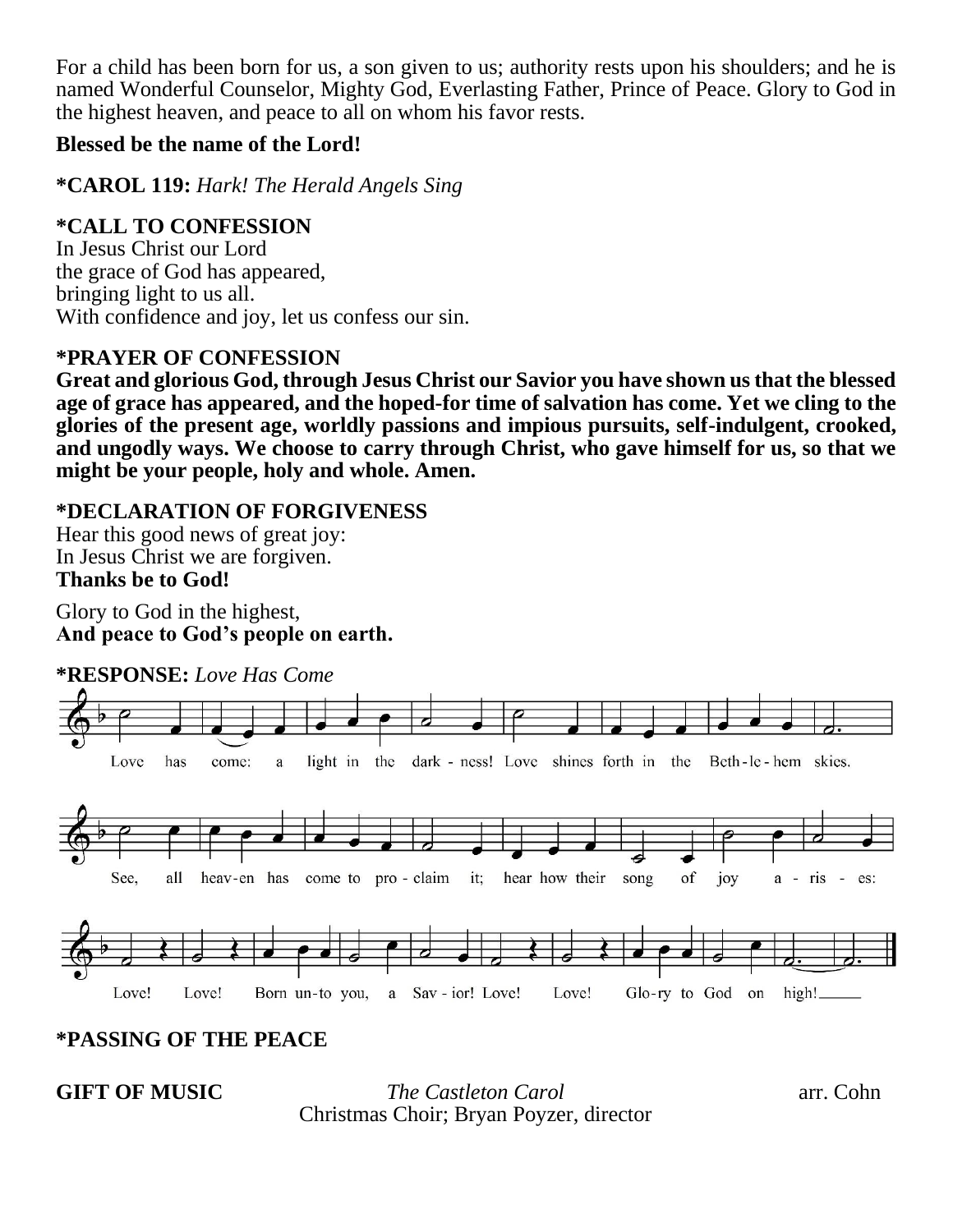# **The Word**

## **PRAYER FOR ILLUMINATION**

Loving God, by the gift of your Spirit, teach us, like Mary, to treasure your words and ponder them in our hearts; through Jesus Christ, your Word made flesh. Amen

#### **LESSON:** Luke 2:1-20

In those days a decree went out from Emperor Augustus that all the world should be registered. This was the first registration and was taken while Quirinius was governor of Syria. All went to their own towns to be registered. Joseph also went from the town of Nazareth in Galilee to Judea, to the city of David called Bethlehem, because he was descended from the house and family of David. He went to be registered with Mary, to whom he was engaged and who was expecting a child. While they were there, the time came for her to deliver her child. And she gave birth to her firstborn son and wrapped him in bands of cloth, and laid him in a manger, because there was no place for them in the inn.

In that region there were shepherds living in the fields, keeping watch over their flock by night. Then an angel of the Lord stood before them, and the glory of the Lord shone around them, and they were terrified. But the angel said to them, 'Do not be afraid; for see—I am bringing you good news of great joy for all the people: to you is born this day in the city of David a Savior, who is the Messiah, the Lord. This will be a sign for you: you will find a child wrapped in bands of cloth and lying in a manger.' And suddenly there was with the angel a multitude of the heavenly host, praising God and saying,

'Glory to God in the highest heaven,

and on earth peace among those whom he favors!'

When the angels had left them and gone into heaven, the shepherds said to one another, 'Let us go now to Bethlehem and see this thing that has taken place, which the Lord has made known to us.' So they went with haste and found Mary and Joseph, and the child lying in the manger. When they saw this, they made known what had been told them about this child; and all who heard it were amazed at what the shepherds told them. But Mary treasured all these words and pondered them in her heart. The shepherds returned, glorifying and praising God for all they had heard and seen, as it had been told them.

**CHRISTMAS MESSAGE:** The Rev. Mary Jo E. Holtey & Claudia Hansen *Change Sings: A Children's Anthem* words by Amanda Gorman, pictures by Loren Long

### **\*CAROL 122:** *Silent Night, Holy Night*

### **\*PROFESSION OF FAITH:** *Apostles' Creed*

**I believe in God, the Father almighty, creator of heaven and earth. I believe in Jesus Christ, God's only Son, our Lord, who was conceived by the Holy Spirit, born of the Virgin Mary, suffered under Pontius Pilate, was crucified, died, and was buried; he descended to the dead. On the third day he rose again; he ascended into heaven, he is seated at the right hand of the Father, and he will come to judge the living and the dead. I believe in the Holy Spirit, the holy catholic church, the communion of saints, the forgiveness of sins, the resurrection of the body, and the life everlasting. Amen.**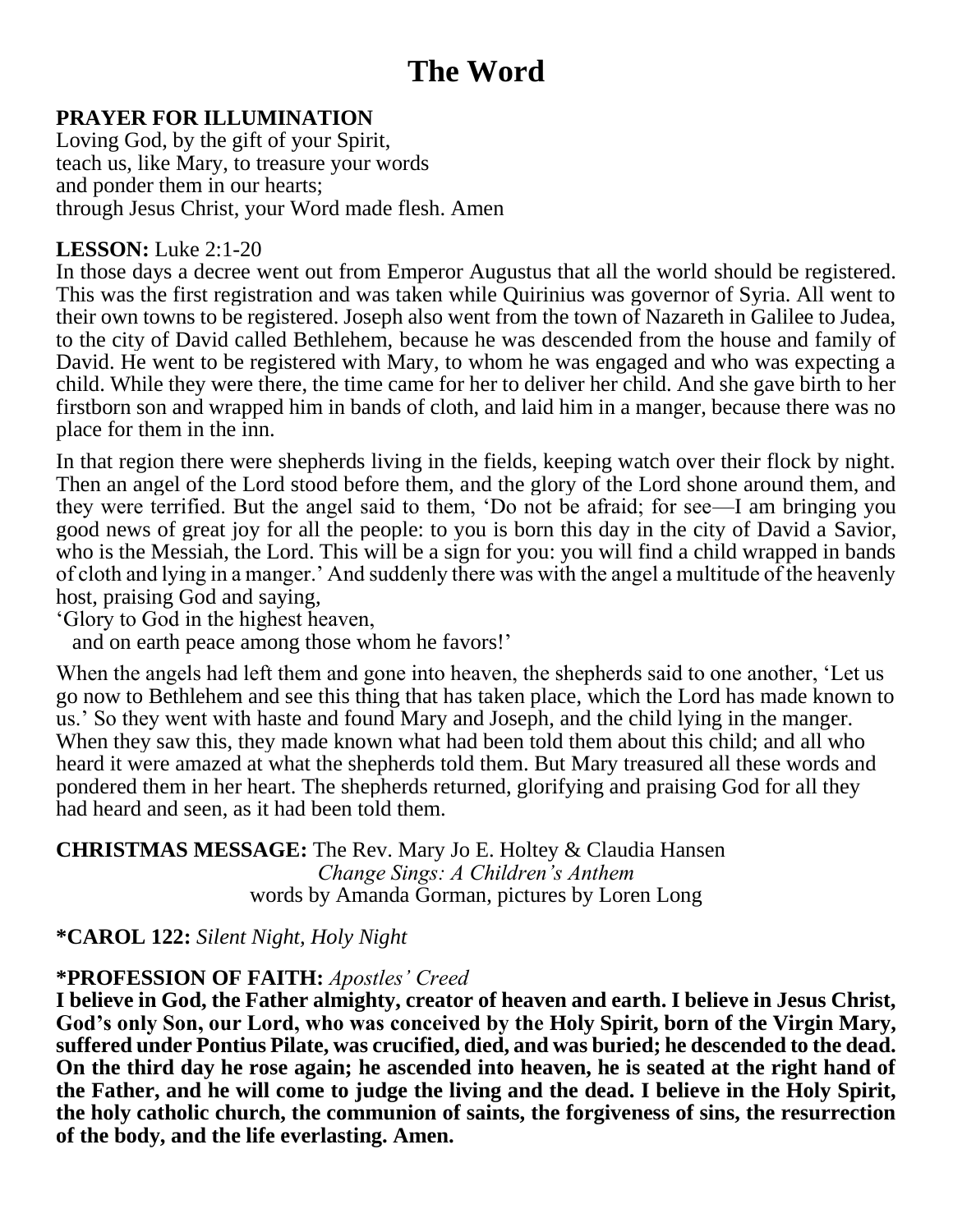**PRAYERS OF THE PEOPLE AND THE LORD'S PRAYER**

**Our Father, who art in heaven, hallowed be thy name, thy kingdom come, thy will be done, on earth as it is in heaven. Give us this day our daily bread; and forgive us our debts, as we forgive our debtors; and lead us not into temptation but deliver us from evil. For thine is the kingdom, and the power, and the glory, forever. Amen.**

# **Responding to the Word**



**OFFERING EXAMPLE** A reminder that offering plates are at the west & north doors of the *sanctuary to receive your offering and yellow attendance cards or use the QR code to access the secure giving portal on our website!*

*Tonight's Offering will be given to the Board of Deacons' Emergency Relief Fund. Your donations will be used to help members and friends of the church in emergency situations, including rent, utilities, car repairs, food, and medical expenses. If you wish to make a payment toward your pledge or other offering, please note your intentions on your check or envelope.*

**OFFERTORY** *Angels We Have Heard on High* Westminster Ringers

arr. Eithun

**PRAYER OF DEDICATION**

# **Bearing the Word into the World**

**\*CAROL 134:** *Joy to the World*

**\*BENEDICTION**

**POSTLUDE** *Joy to the World* Sally Harmon, organist arr. Ore